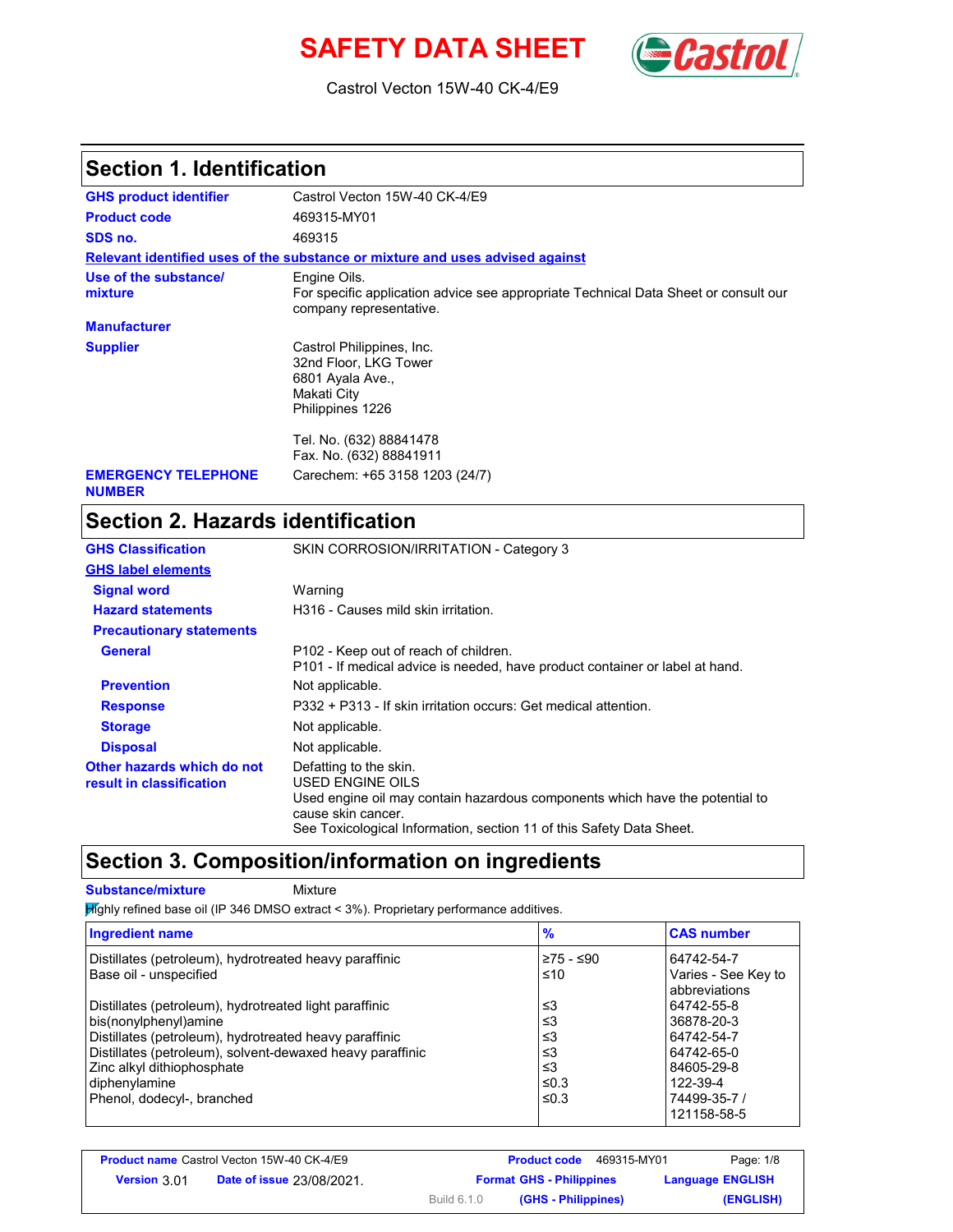### **Section 3. Composition/information on ingredients**

**There are no additional ingredients present which, within the current knowledge of the supplier and in the concentrations applicable, are classified as hazardous to health or the environment and hence require reporting in this section.**

**Occupational exposure limits, if available, are listed in Section 8.**

### **Section 4. First aid measures**

| <b>Description of necessary first aid measures</b> |                                                                                                                                                                                                                                                                                                                                      |
|----------------------------------------------------|--------------------------------------------------------------------------------------------------------------------------------------------------------------------------------------------------------------------------------------------------------------------------------------------------------------------------------------|
| Eye contact                                        | In case of contact, immediately flush eyes with plenty of water for at least 15 minutes.<br>Eyelids should be held away from the eyeball to ensure thorough rinsing. Check for<br>and remove any contact lenses. Get medical attention.                                                                                              |
| <b>Inhalation</b>                                  | If inhaled, remove to fresh air. In case of inhalation of decomposition products in a<br>fire, symptoms may be delayed. The exposed person may need to be kept under<br>medical surveillance for 48 hours. Get medical attention if symptoms occur.                                                                                  |
| <b>Skin contact</b>                                | In case of contact, immediately flush skin with plenty of water for at least 15 minutes<br>while removing contaminated clothing and shoes. Wash skin thoroughly with soap<br>and water or use recognised skin cleanser. Wash clothing before reuse. Clean<br>shoes thoroughly before reuse. Get medical attention if symptoms occur. |
| <b>Ingestion</b>                                   | Do not induce vomiting unless directed to do so by medical personnel. Never give<br>anything by mouth to an unconscious person. If unconscious, place in recovery<br>position and get medical attention immediately. Get medical attention if adverse<br>health effects persist or are severe.                                       |
| <b>Protection of first-aiders</b>                  | No action shall be taken involving any personal risk or without suitable training. It<br>may be dangerous to the person providing aid to give mouth-to-mouth resuscitation.                                                                                                                                                          |
| Most important symptoms/effects, acute and delayed |                                                                                                                                                                                                                                                                                                                                      |
|                                                    |                                                                                                                                                                                                                                                                                                                                      |

See Section 11 for more detailed information on health effects and symptoms.

**Indication of immediate medical attention and special treatment needed, if necessary**

| <b>Specific treatments</b> | No specific treatment.                                                                                                                                                                                                                                      |
|----------------------------|-------------------------------------------------------------------------------------------------------------------------------------------------------------------------------------------------------------------------------------------------------------|
| <b>Notes to physician</b>  | Treatment should in general be symptomatic and directed to relieving any effects.<br>In case of inhalation of decomposition products in a fire, symptoms may be delayed.<br>The exposed person may need to be kept under medical surveillance for 48 hours. |

### **Section 5. Firefighting measures**

| <b>Extinguishing media</b>                               |                                                                                                                                                                                                   |
|----------------------------------------------------------|---------------------------------------------------------------------------------------------------------------------------------------------------------------------------------------------------|
| <b>Suitable</b>                                          | In case of fire, use foam, dry chemical or carbon dioxide extinguisher or spray.                                                                                                                  |
| <b>Not suitable</b>                                      | Do not use water jet.                                                                                                                                                                             |
| <b>Specific hazards arising</b><br>from the chemical     | In a fire or if heated, a pressure increase will occur and the container may burst.                                                                                                               |
| <b>Hazardous thermal</b><br>decomposition products       | Combustion products may include the following:<br>carbon oxides (CO, CO <sub>2</sub> ) (carbon monoxide, carbon dioxide)<br>nitrogen oxides (NO, NO <sub>2</sub> etc.)                            |
| <b>Special precautions for fire-</b><br>fighters         | No action shall be taken involving any personal risk or without suitable training.<br>Promptly isolate the scene by removing all persons from the vicinity of the incident if<br>there is a fire. |
| <b>Special protective</b><br>equipment for fire-fighters | Fire-fighters should wear positive pressure self-contained breathing apparatus<br>(SCBA) and full turnout gear.                                                                                   |

## **Section 6. Accidental release measures**

|                                  | Personal precautions, protective equipment and emergency procedures                                                                                                                                                                                                                                                                                                                                                               |
|----------------------------------|-----------------------------------------------------------------------------------------------------------------------------------------------------------------------------------------------------------------------------------------------------------------------------------------------------------------------------------------------------------------------------------------------------------------------------------|
| For non-emergency<br>personnel   | Contact emergency personnel. No action shall be taken involving any personal risk<br>or without suitable training. Evacuate surrounding areas. Keep unnecessary and<br>unprotected personnel from entering. Do not touch or walk through spilt material.<br>Avoid breathing vapour or mist. Provide adequate ventilation. Put on appropriate<br>personal protective equipment. Floors may be slippery; use care to avoid falling. |
| For emergency responders         | Entry into a confined space or poorly ventilated area contaminated with vapour, mist<br>or fume is extremely hazardous without the correct respiratory protective equipment<br>and a safe system of work. Wear self-contained breathing apparatus. Wear a<br>suitable chemical protective suit. Chemical resistant boots. See also the<br>information in "For non-emergency personnel".                                           |
| <b>Environmental precautions</b> | Avoid dispersal of spilt material and runoff and contact with soil, waterways, drains<br>and sewers. Inform the relevant authorities if the product has caused environmental<br>pollution (sewers, waterways, soil or air).                                                                                                                                                                                                       |

|                     | <b>Product name Castrol Vecton 15W-40 CK-4/E9</b> | <b>Product code</b>                | 469315-MY01 | Page: 2/8               |
|---------------------|---------------------------------------------------|------------------------------------|-------------|-------------------------|
| <b>Version 3.01</b> | <b>Date of issue 23/08/2021.</b>                  | <b>Format GHS - Philippines</b>    |             | <b>Language ENGLISH</b> |
|                     |                                                   | Build 6.1.0<br>(GHS - Philippines) |             | (ENGLISH)               |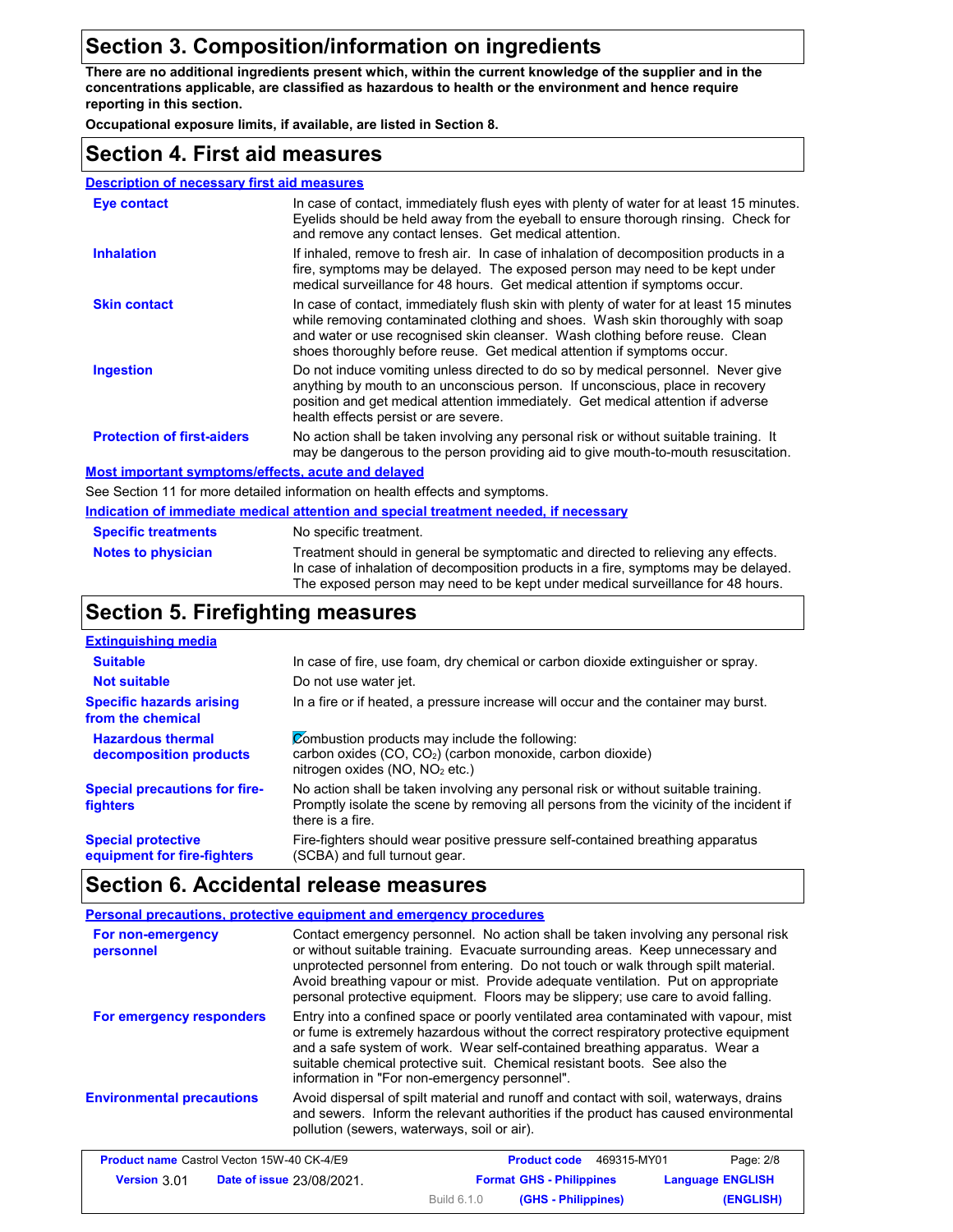### **Section 6. Accidental release measures**

**Methods and material for containment and cleaning up**

| <b>Small spill</b> | Stop leak if without risk. Move containers from spill area. Absorb with an inert<br>material and place in an appropriate waste disposal container. Dispose of via a<br>licensed waste disposal contractor.                                                                                                                                                                                                                                                                                                               |
|--------------------|--------------------------------------------------------------------------------------------------------------------------------------------------------------------------------------------------------------------------------------------------------------------------------------------------------------------------------------------------------------------------------------------------------------------------------------------------------------------------------------------------------------------------|
| Large spill        | Stop leak if without risk. Move containers from spill area. Approach the release<br>from upwind. Prevent entry into sewers, water courses, basements or confined<br>areas. Contain and collect spillage with non-combustible, absorbent material e.g.<br>sand, earth, vermiculite or diatomaceous earth and place in container for disposal<br>according to local regulations. Contaminated absorbent material may pose the<br>same hazard as the spilt product. Dispose of via a licensed waste disposal<br>contractor. |
|                    |                                                                                                                                                                                                                                                                                                                                                                                                                                                                                                                          |

## **Section 7. Handling and storage**

| <b>Precautions for safe handling</b>             |                                                                                                                                                                                                                                                                                                                                                                                                                                                                                                                                                                                                |
|--------------------------------------------------|------------------------------------------------------------------------------------------------------------------------------------------------------------------------------------------------------------------------------------------------------------------------------------------------------------------------------------------------------------------------------------------------------------------------------------------------------------------------------------------------------------------------------------------------------------------------------------------------|
| <b>Protective measures</b>                       | Put on appropriate personal protective equipment (see Section 8). Do not ingest.<br>Avoid contact with eyes, skin and clothing. Avoid breathing vapour or mist. Keep in<br>the original container or an approved alternative made from a compatible material.<br>kept tightly closed when not in use. Empty containers retain product residue and<br>can be hazardous. Do not reuse container.                                                                                                                                                                                                 |
| <b>Advice on general</b><br>occupational hygiene | Eating, drinking and smoking should be prohibited in areas where this material is<br>handled, stored and processed. Wash thoroughly after handling. Remove<br>contaminated clothing and protective equipment before entering eating areas. See<br>also Section 8 for additional information on hygiene measures.                                                                                                                                                                                                                                                                               |
| <b>Conditions for safe storage</b>               | Store in accordance with local regulations. Store in original container protected from<br>direct sunlight in a dry, cool and well-ventilated area, away from incompatible<br>materials (see Section 10) and food and drink. Keep container tightly closed and<br>sealed until ready for use. Store and use only in equipment/containers designed for<br>use with this product. Containers that have been opened must be carefully resealed<br>and kept upright to prevent leakage. Do not store in unlabelled containers. Use<br>appropriate containment to avoid environmental contamination. |

## **Section 8. Exposure controls/personal protection**

#### **Control parameters**

#### **Occupational exposure limits**

| <b>Ingredient name</b>                                    | <b>Exposure limits</b>                                                                            |
|-----------------------------------------------------------|---------------------------------------------------------------------------------------------------|
| Distillates (petroleum), hydrotreated heavy paraffinic    | TLV (Philippines).<br>TLV: 5 mg/m <sup>3</sup> 8 hours. Issued/Revised:<br>1/1978                 |
| Base oil - unspecified                                    | TLV (Philippines).<br>TLV: 5 mg/m <sup>3</sup> 8 hours. Issued/Revised:<br>1/1978                 |
| Distillates (petroleum), hydrotreated light paraffinic    | TLV (Philippines).<br>TLV: 5 mg/m <sup>3</sup> 8 hours. Issued/Revised:<br>1/1978                 |
| Distillates (petroleum), hydrotreated heavy paraffinic    | TLV (Philippines).<br>TLV: 5 mg/m <sup>3</sup> 8 hours. Issued/Revised:<br>1/1978                 |
| Distillates (petroleum), solvent-dewaxed heavy paraffinic | TLV (Philippines).<br>TLV: 5 mg/m <sup>3</sup> 8 hours. Issued/Revised:<br>1/1978                 |
| diphenylamine                                             | <b>ACGIH TLV (United States).</b><br>TWA: 10 mg/m <sup>3</sup> 8 hours. Issued/Revised:<br>5/1996 |

Whilst specific OELs for certain components may be shown in this section, other components may be present in any mist, vapour or dust produced. Therefore, the specific OELs may not be applicable to the product as a whole and are provided for guidance only.

| <b>Product name Castrol Vecton 15W-40 CK-4/E9</b> |                                  |                    | <b>Product code</b><br>469315-MY01 | Page: 3/8               |
|---------------------------------------------------|----------------------------------|--------------------|------------------------------------|-------------------------|
| <b>Version 3.01</b>                               | <b>Date of issue 23/08/2021.</b> |                    | <b>Format GHS - Philippines</b>    | <b>Language ENGLISH</b> |
|                                                   |                                  | <b>Build 6.1.0</b> | (GHS - Philippines)                | (ENGLISH)               |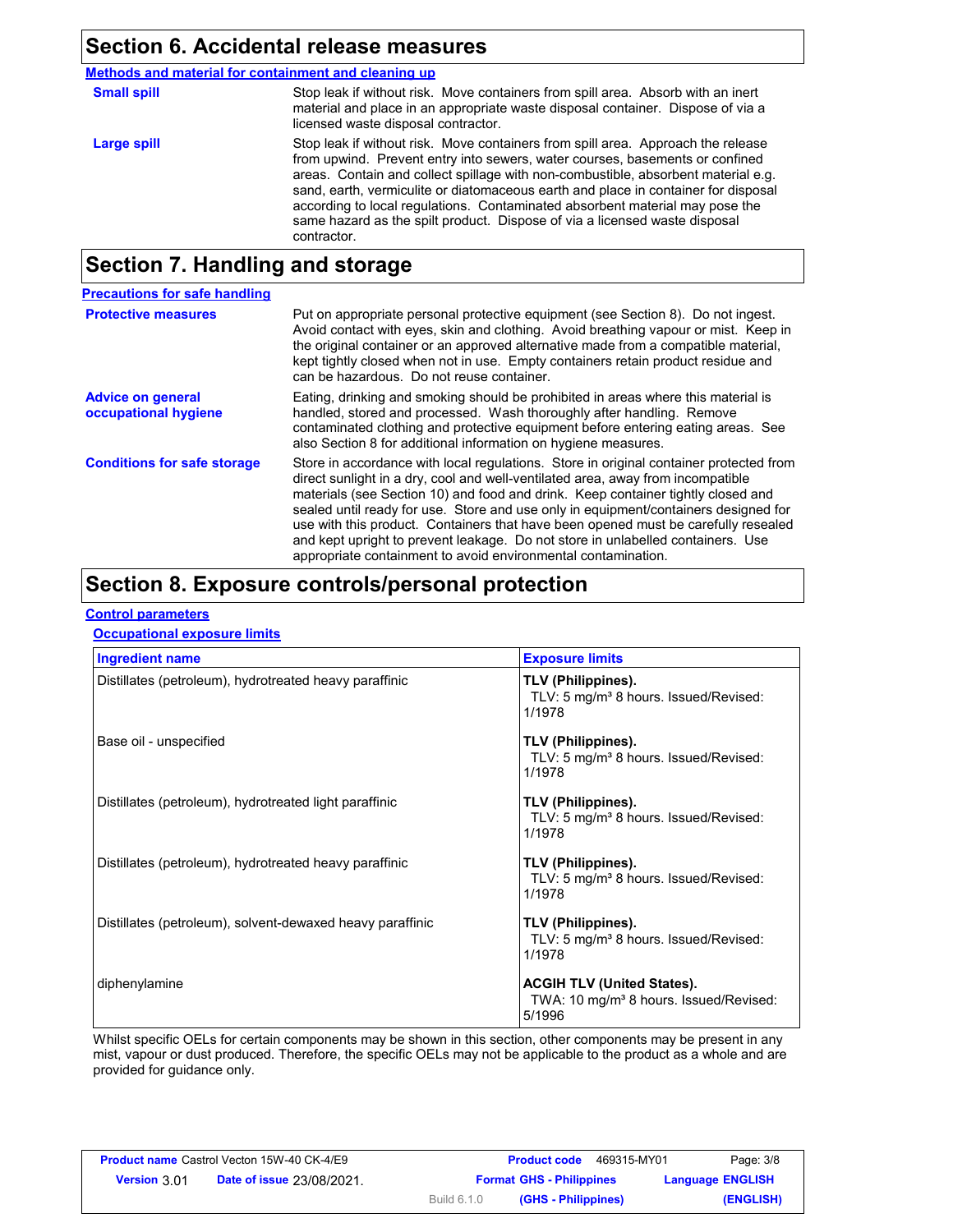## **Section 8. Exposure controls/personal protection**

| <b>Recommended monitoring</b><br>procedures | If this product contains ingredients with exposure limits, personal, workplace<br>atmosphere or biological monitoring may be required to determine the effectiveness<br>of the ventilation or other control measures and/or the necessity to use respiratory<br>protective equipment. Reference should be made to appropriate monitoring<br>standards. Reference to national guidance documents for methods for the<br>determination of hazardous substances will also be required.                                                                                                                                                                                                                                                                                                                                                                                                                                                                                                                           |
|---------------------------------------------|---------------------------------------------------------------------------------------------------------------------------------------------------------------------------------------------------------------------------------------------------------------------------------------------------------------------------------------------------------------------------------------------------------------------------------------------------------------------------------------------------------------------------------------------------------------------------------------------------------------------------------------------------------------------------------------------------------------------------------------------------------------------------------------------------------------------------------------------------------------------------------------------------------------------------------------------------------------------------------------------------------------|
| <b>Appropriate engineering</b><br>controls  | Provide exhaust ventilation or other engineering controls to keep the relevant<br>airborne concentrations below their respective occupational exposure limits.<br>All activities involving chemicals should be assessed for their risks to health, to<br>ensure exposures are adequately controlled. Personal protective equipment should<br>only be considered after other forms of control measures (e.g. engineering controls)<br>have been suitably evaluated. Personal protective equipment should conform to<br>appropriate standards, be suitable for use, be kept in good condition and properly<br>maintained.<br>Your supplier of personal protective equipment should be consulted for advice on<br>selection and appropriate standards. For further information contact your national<br>organisation for standards.<br>The final choice of protective equipment will depend upon a risk assessment. It is<br>important to ensure that all items of personal protective equipment are compatible. |
| <b>Environmental exposure</b><br>controls   | Emissions from ventilation or work process equipment should be checked to ensure<br>they comply with the requirements of environmental protection legislation. In some<br>cases, fume scrubbers, filters or engineering modifications to the process equipment<br>will be necessary to reduce emissions to acceptable levels.                                                                                                                                                                                                                                                                                                                                                                                                                                                                                                                                                                                                                                                                                 |
| <b>Individual protection measures</b>       |                                                                                                                                                                                                                                                                                                                                                                                                                                                                                                                                                                                                                                                                                                                                                                                                                                                                                                                                                                                                               |
| <b>Hygiene measures</b>                     | Wash hands, forearms and face thoroughly after handling chemical products, before<br>eating, smoking and using the lavatory and at the end of the working period.<br>Appropriate techniques should be used to remove potentially contaminated clothing.<br>Wash contaminated clothing before reusing. Ensure that eyewash stations and<br>safety showers are close to the workstation location.                                                                                                                                                                                                                                                                                                                                                                                                                                                                                                                                                                                                               |
| <b>Eye protection</b>                       | Safety glasses with side shields.                                                                                                                                                                                                                                                                                                                                                                                                                                                                                                                                                                                                                                                                                                                                                                                                                                                                                                                                                                             |
| <b>Skin protection</b>                      |                                                                                                                                                                                                                                                                                                                                                                                                                                                                                                                                                                                                                                                                                                                                                                                                                                                                                                                                                                                                               |
| <b>Hand protection</b>                      | Wear protective gloves if prolonged or repeated contact is likely. Wear chemical<br>resistant gloves. Recommended: Nitrile gloves. The correct choice of protective<br>gloves depends upon the chemicals being handled, the conditions of work and use,<br>and the condition of the gloves (even the best chemically resistant glove will break<br>down after repeated chemical exposures). Most gloves provide only a short time of<br>protection before they must be discarded and replaced. Because specific work<br>environments and material handling practices vary, safety procedures should be<br>developed for each intended application. Gloves should therefore be chosen in<br>consultation with the supplier/manufacturer and with a full assessment of the<br>working conditions.                                                                                                                                                                                                               |
| <b>Skin protection</b>                      | Use of protective clothing is good industrial practice.<br>Personal protective equipment for the body should be selected based on the task<br>being performed and the risks involved and should be approved by a specialist<br>before handling this product.<br>Cotton or polyester/cotton overalls will only provide protection against light<br>superficial contamination that will not soak through to the skin. Overalls should be<br>laundered on a regular basis. When the risk of skin exposure is high (e.g. when<br>cleaning up spillages or if there is a risk of splashing) then chemical resistant aprons<br>and/or impervious chemical suits and boots will be required.                                                                                                                                                                                                                                                                                                                         |
| <b>Other skin protection</b>                | Appropriate footwear and any additional skin protection measures should be<br>selected based on the task being performed and the risks involved and should be<br>approved by a specialist before handling this product.                                                                                                                                                                                                                                                                                                                                                                                                                                                                                                                                                                                                                                                                                                                                                                                       |
| <b>Respiratory protection</b>               | In case of insufficient ventilation, wear suitable respiratory equipment.<br>The correct choice of respiratory protection depends upon the chemicals being<br>handled, the conditions of work and use, and the condition of the respiratory<br>equipment. Safety procedures should be developed for each intended application.<br>Respiratory protection equipment should therefore be chosen in consultation with<br>the supplier/manufacturer and with a full assessment of the working conditions.                                                                                                                                                                                                                                                                                                                                                                                                                                                                                                         |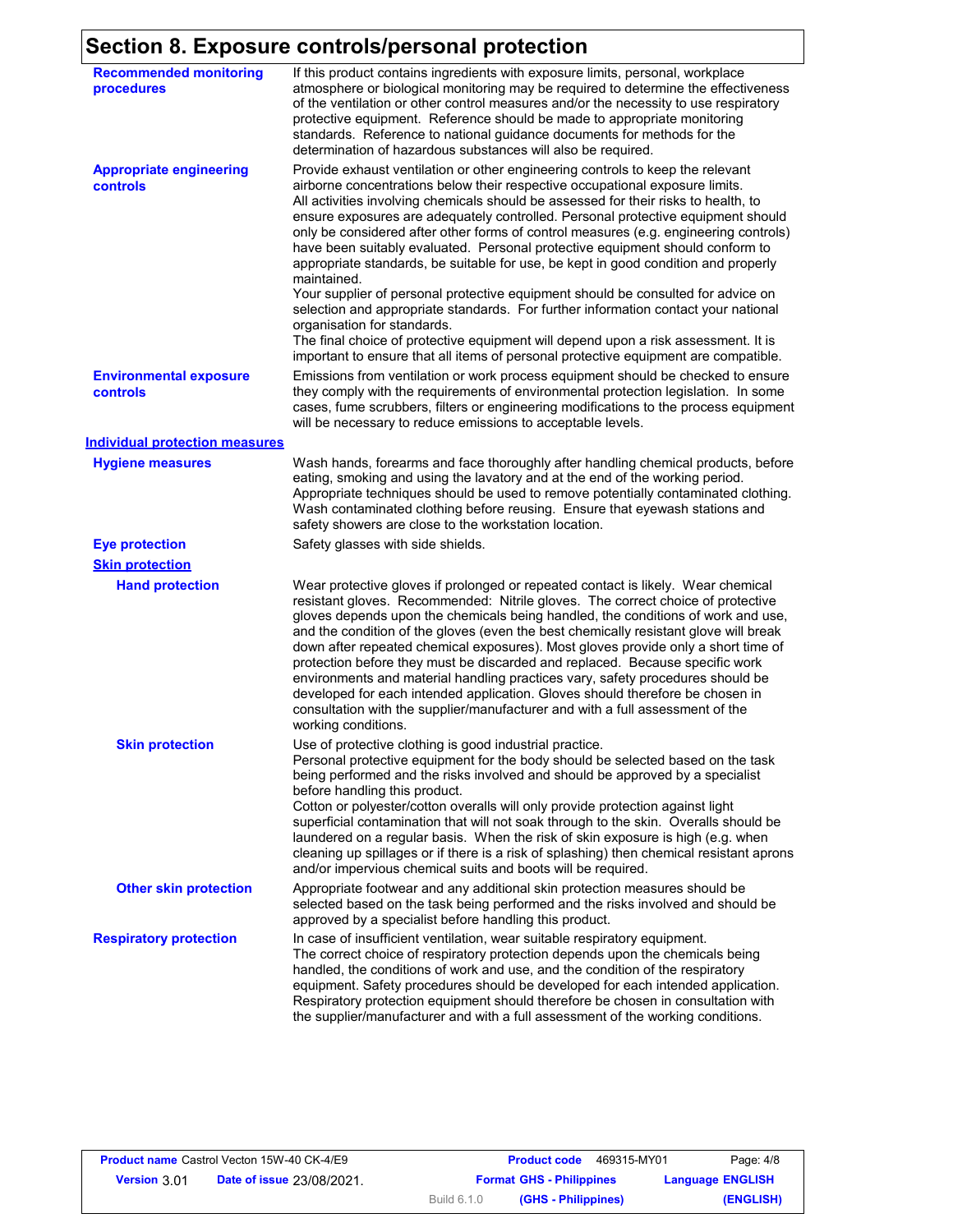## **Section 9. Physical and chemical properties**

| <b>Appearance</b>                                 |                                                                                                                                          |
|---------------------------------------------------|------------------------------------------------------------------------------------------------------------------------------------------|
| <b>Physical state</b>                             | Liquid.                                                                                                                                  |
| <b>Colour</b>                                     | Brown. [Light]                                                                                                                           |
| <b>Odour</b>                                      | Not available.                                                                                                                           |
| <b>Odour threshold</b>                            | Not available.                                                                                                                           |
| рH                                                | Not applicable.                                                                                                                          |
| <b>Melting point</b>                              | Not available.                                                                                                                           |
| <b>Boiling point</b>                              | Not available.                                                                                                                           |
| <b>Drop Point</b>                                 | Not available.                                                                                                                           |
| <b>Pour point</b>                                 | $-42$ °C                                                                                                                                 |
| <b>Flash point</b>                                | Closed cup: 242°C (467.6°F) [Pensky-Martens.]<br>Open cup: 250°C (482°F) [Cleveland.]                                                    |
| <b>Evaporation rate</b>                           | Not available.                                                                                                                           |
| <b>Flammability (solid, gas)</b>                  | Not applicable. Based on - Physical state                                                                                                |
| Lower and upper explosive<br>(flammable) limits   | Not available.                                                                                                                           |
| <b>Vapour pressure</b>                            | Not available.                                                                                                                           |
| <b>Vapour density</b>                             | Not available.                                                                                                                           |
| <b>Relative density</b>                           | Not available.                                                                                                                           |
| <b>Density</b>                                    | $\leq$ 1000 kg/m <sup>3</sup> (<1 g/cm <sup>3</sup> ) at 15 <sup>°</sup> C                                                               |
| <b>Solubility</b>                                 | insoluble in water.                                                                                                                      |
| <b>Partition coefficient: n-</b><br>octanol/water | Not available.                                                                                                                           |
| <b>Auto-ignition temperature</b>                  | Not available.                                                                                                                           |
| <b>Decomposition temperature</b>                  | Not available.                                                                                                                           |
| <b>Viscosity</b>                                  | Kinematic: 112 mm <sup>2</sup> /s (112 cSt) at 40 $^{\circ}$ C<br>Kinematic: 14.5 to 16.3 mm <sup>2</sup> /s (14.5 to 16.3 cSt) at 100°C |

## **Section 10. Stability and reactivity**

| <b>Reactivity</b>                            | No specific test data available for this product. Refer to Conditions to avoid and<br>Incompatible materials for additional information.                                |
|----------------------------------------------|-------------------------------------------------------------------------------------------------------------------------------------------------------------------------|
| <b>Chemical stability</b>                    | The product is stable.                                                                                                                                                  |
| <b>Possibility of hazardous</b><br>reactions | Under normal conditions of storage and use, hazardous reactions will not occur.<br>Under normal conditions of storage and use, hazardous polymerisation will not occur. |
| <b>Conditions to avoid</b>                   | No specific data.                                                                                                                                                       |
| Incompatible materials                       | Reactive or incompatible with the following materials: oxidising materials.                                                                                             |
| <b>Hazardous decomposition</b><br>products   | Under normal conditions of storage and use, hazardous decomposition products<br>should not be produced.                                                                 |

### **Section 11. Toxicological information**

#### **Information on toxicological effects**

#### **Specific target organ toxicity (repeated exposure)**

| <b>Name</b>                                                                                                                                |                                                                                                                     | <b>Category</b>                                                                                                         | <b>Route of</b><br>exposure | <b>Target organs</b> |
|--------------------------------------------------------------------------------------------------------------------------------------------|---------------------------------------------------------------------------------------------------------------------|-------------------------------------------------------------------------------------------------------------------------|-----------------------------|----------------------|
| diphenylamine                                                                                                                              |                                                                                                                     | Category 2                                                                                                              |                             |                      |
| <b>Aspiration hazard</b>                                                                                                                   |                                                                                                                     |                                                                                                                         |                             |                      |
| Base oil - unspecified<br>Distillates (petroleum), hydrotreated light paraffinic<br>Distillates (petroleum), hydrotreated heavy paraffinic |                                                                                                                     | <b>ASPIRATION HAZARD - Category 1</b><br><b>ASPIRATION HAZARD - Category 1</b><br><b>ASPIRATION HAZARD - Category 1</b> |                             |                      |
| <b>Information on likely routes</b><br>of exposure                                                                                         | Routes of entry anticipated: Dermal, Inhalation.                                                                    |                                                                                                                         |                             |                      |
| <b>Potential acute health effects</b>                                                                                                      |                                                                                                                     |                                                                                                                         |                             |                      |
| Eye contact                                                                                                                                | No known significant effects or critical hazards.                                                                   |                                                                                                                         |                             |                      |
| <b>Inhalation</b>                                                                                                                          | Exposure to decomposition products may cause a health hazard. Serious effects<br>may be delayed following exposure. |                                                                                                                         |                             |                      |

|                     | <b>Product name Castrol Vecton 15W-40 CK-4/E9</b> |                    | <b>Product code</b>             | 469315-MY01 | Page: 5/8               |
|---------------------|---------------------------------------------------|--------------------|---------------------------------|-------------|-------------------------|
| <b>Version 3.01</b> | <b>Date of issue 23/08/2021.</b>                  |                    | <b>Format GHS - Philippines</b> |             | <b>Language ENGLISH</b> |
|                     |                                                   | <b>Build 6.1.0</b> | (GHS - Philippines)             |             | (ENGLISH)               |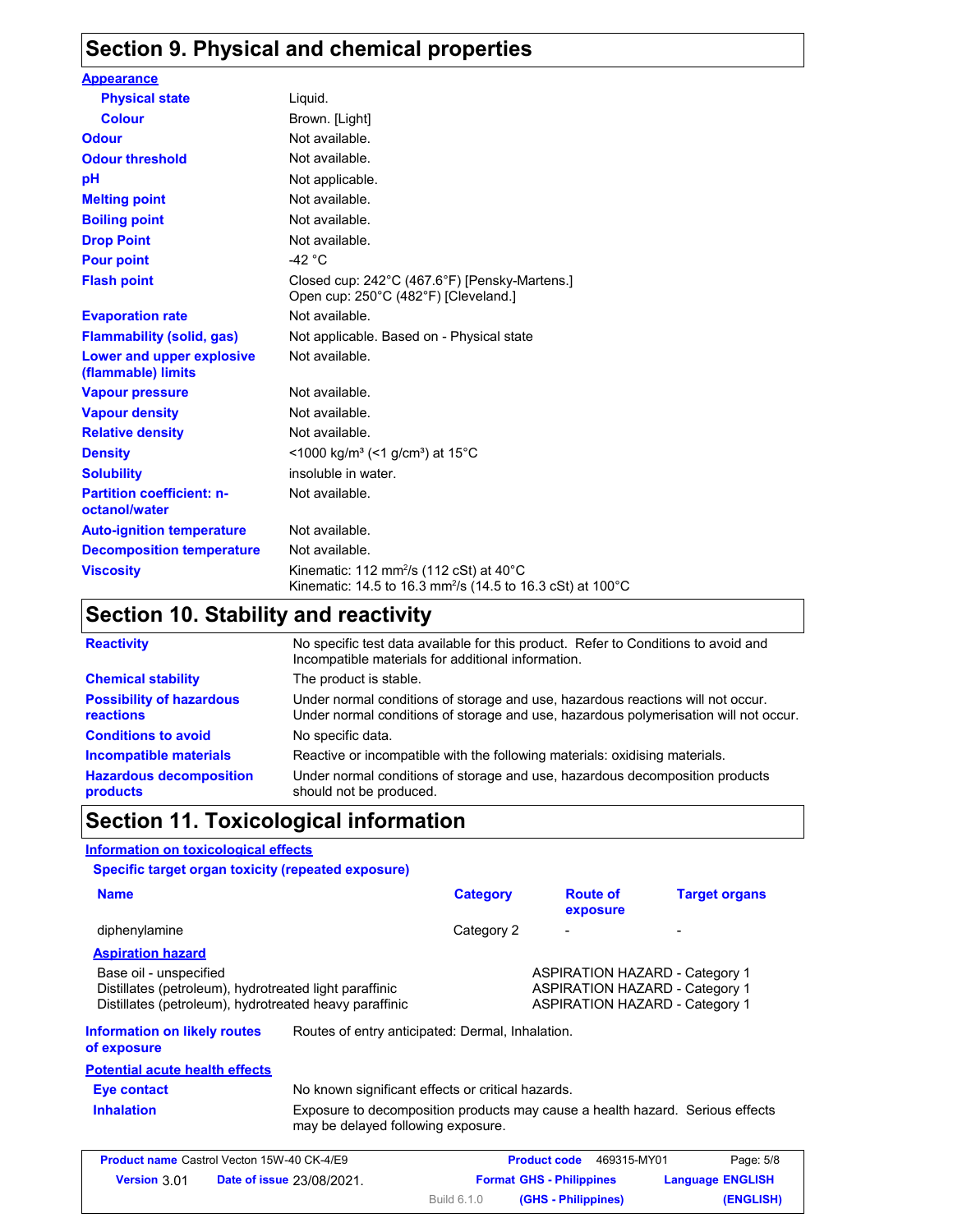#### **Section 11. Toxicological information Numerical measures of toxicity Acute toxicity estimates** Oral 182744.57 mg/kg Dermal 182744.57 mg/kg **Ingestion** Irritating to mouth, throat and stomach. **Skin contact** Causes mild skin irritation. Defatting to the skin. **Symptoms related to the physical, chemical and toxicological characteristics Skin contact Ingestion Inhalation** No specific data. No specific data. Adverse symptoms may include the following: irritation redness dryness cracking **Eye contact Adverse symptoms may include the following:** pain or irritation watering redness **General** USED ENGINE OILS Combustion products resulting from the operation of internal combustion engines contaminate engine oils during use. Used engine oil may contain hazardous components which have the potential to cause skin cancer. Frequent or prolonged contact with all types and makes of used engine oil must therefore be avoided and a high standard of personal hygiene maintained. **Carcinogenicity Mutagenicity Teratogenicity Developmental effects Fertility effects Potential chronic health effects** No known significant effects or critical hazards. No known significant effects or critical hazards. No known significant effects or critical hazards. No known significant effects or critical hazards. No known significant effects or critical hazards. **Route ATE value Section 12. Ecological information**

**Environmental effects** No known significant effects or critical hazards.

#### **Persistence and degradability**

Expected to be biodegradable.

#### **Bioaccumulative potential**

This product is not expected to bioaccumulate through food chains in the environment.

**Mobility** Spillages may penetrate the soil causing ground water contamination.

**Other adverse effects Other ecological information** Spills may form a film on water surfaces causing physical damage to organisms. Oxygen transfer could also be impaired. No known significant effects or critical hazards.

### **Section 13. Disposal considerations**

**Disposal methods** The generation of waste should be avoided or minimised wherever possible. Significant quantities of waste product residues should not be disposed of via the foul sewer but processed in a suitable effluent treatment plant. Dispose of surplus and non-recyclable products via a licensed waste disposal contractor. Disposal of this product, solutions and any by-products should at all times comply with the requirements of environmental protection and waste disposal legislation and any regional local authority requirements. Waste packaging should be recycled. Incineration or landfill should only be considered when recycling is not feasible. This material and its container must be disposed of in a safe way. Care should be taken when handling emptied containers that have not been cleaned or rinsed out. Empty containers or liners may retain some product residues. Avoid dispersal of spilt material and runoff and contact with soil, waterways, drains and sewers.

| <b>Product name Castrol Vecton 15W-40 CK-4/E9</b> |                                  |                                 | <b>Product code</b><br>469315-MY01 | Page: 6/8               |
|---------------------------------------------------|----------------------------------|---------------------------------|------------------------------------|-------------------------|
| <b>Version 3.01</b>                               | <b>Date of issue 23/08/2021.</b> | <b>Format GHS - Philippines</b> |                                    | <b>Language ENGLISH</b> |
|                                                   |                                  | <b>Build 6.1.0</b>              | (GHS - Philippines)                | (ENGLISH)               |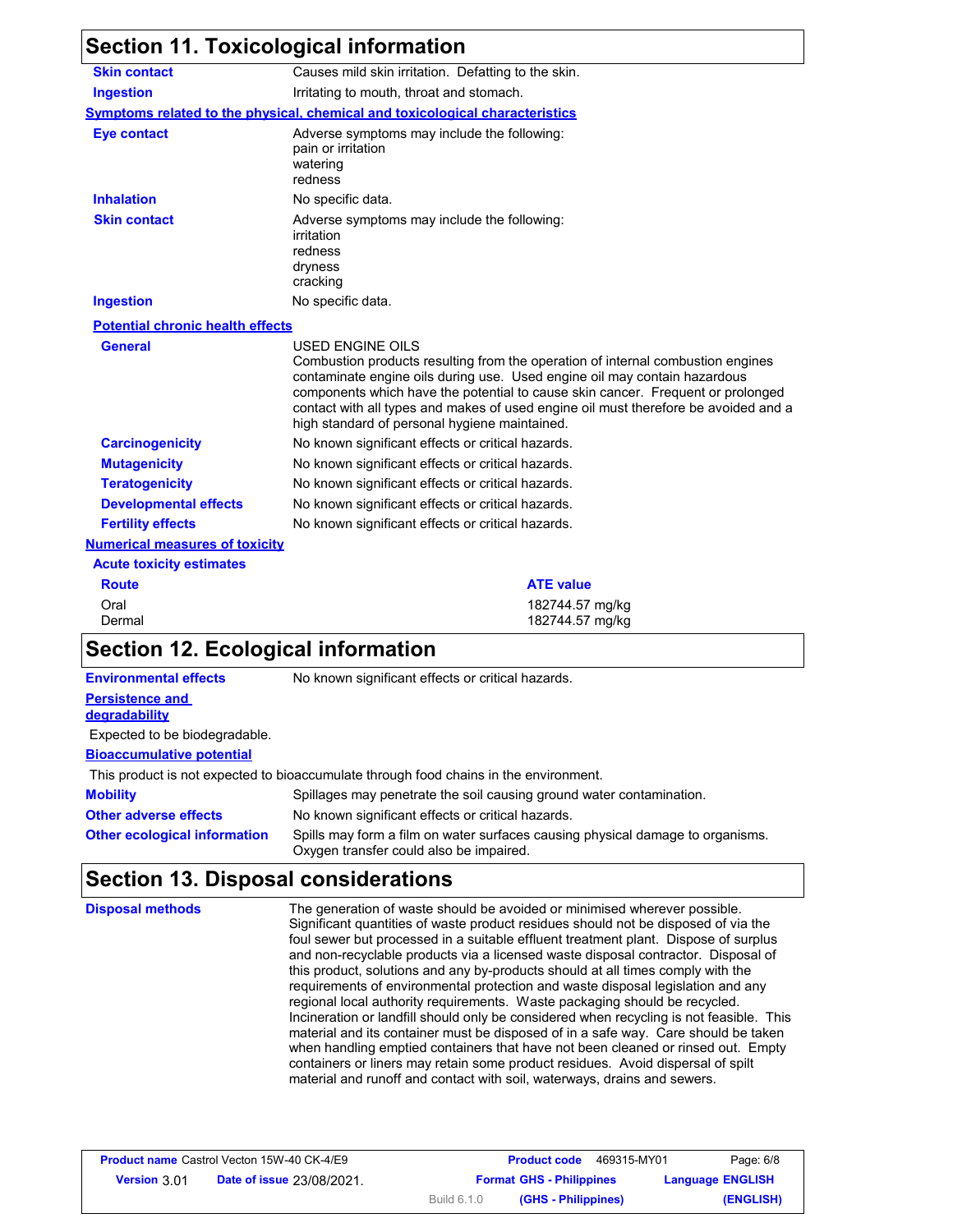|                                      | <b>IMDG</b>    | <b>IATA</b>    |  |
|--------------------------------------|----------------|----------------|--|
| <b>UN number</b>                     | Not regulated. | Not regulated. |  |
| <b>UN proper</b><br>shipping name    |                |                |  |
| <b>Transport hazard</b><br>class(es) |                |                |  |
| <b>Packing group</b>                 | -              | -              |  |
| <b>Environmental</b><br>hazards      | No.            | No.            |  |
| <b>Additional</b><br>information     |                | -              |  |

**Special precautions for user** Not available.

**Transport in bulk according to IMO instruments** Not available.

## **Section 15. Regulatory information**

| <b>Regulation according to other foreign laws</b>               |                                                                                                          |
|-----------------------------------------------------------------|----------------------------------------------------------------------------------------------------------|
| <b>REACH Status</b>                                             | For the REACH status of this product please consult your company contact, as identified in<br>Section 1. |
| <b>Australia inventory (AICS)</b>                               | At least one component is not listed.                                                                    |
| <b>Canada inventory status</b>                                  | At least one component is not listed.                                                                    |
| <b>China inventory (IECSC)</b>                                  | At least one component is not listed.                                                                    |
| <b>Japan inventory (ENCS)</b>                                   | At least one component is not listed.                                                                    |
| <b>Korea inventory (KECI)</b>                                   | All components are listed or exempted.                                                                   |
| <b>Philippines inventory</b><br>(PICCS)                         | At least one component is not listed.                                                                    |
| <b>Taiwan Chemical</b><br><b>Substances Inventory</b><br>(TCSI) | At least one component is not listed.                                                                    |
| <b>United States inventory</b><br>(TSCA 8b)                     | At least one component is not listed and at least one component is inactive.                             |

## **Section 16. Other information**

| <b>History</b>                    |                                                                                                                                                                                                                                                                                                                                                                                                                                                                                                                                                                                                                                                                                                                                                                                                                                                                                           |
|-----------------------------------|-------------------------------------------------------------------------------------------------------------------------------------------------------------------------------------------------------------------------------------------------------------------------------------------------------------------------------------------------------------------------------------------------------------------------------------------------------------------------------------------------------------------------------------------------------------------------------------------------------------------------------------------------------------------------------------------------------------------------------------------------------------------------------------------------------------------------------------------------------------------------------------------|
| Date of issue/Date of<br>revision | 23/08/2021.                                                                                                                                                                                                                                                                                                                                                                                                                                                                                                                                                                                                                                                                                                                                                                                                                                                                               |
| Date of previous issue            | 11/04/2021.                                                                                                                                                                                                                                                                                                                                                                                                                                                                                                                                                                                                                                                                                                                                                                                                                                                                               |
| <b>Prepared by</b>                | <b>Product Stewardship</b>                                                                                                                                                                                                                                                                                                                                                                                                                                                                                                                                                                                                                                                                                                                                                                                                                                                                |
| <b>Key to abbreviations</b>       | ACGIH = American Conference of Industrial Hygienists<br>CAS Number = Chemical Abstracts Service Registry Number<br>GHS = Globally Harmonized System of Classification and Labelling of Chemicals<br>IATA = International Air Transport Association<br><b>IMDG = International Maritime Dangerous Goods</b><br>OEL = Occupational Exposure Limit<br>REACH = Registration, Evaluation, Authorisation and Restriction of Chemicals<br>Regulation [Regulation (EC) No. 1907/2006]<br>SDS = Safety Data Sheet<br>STEL = Short term exposure limit<br>TWA = Time weighted average<br>UN Number = United Nations Number, a four digit number assigned by the United<br>Nations Committee of Experts on the Transport of Dangerous Goods.<br>Varies = may contain one or more of the following 64741-88-4, 64741-89-5.<br>64741-95-3, 64741-96-4, 64742-01-4, 64742-44-5, 64742-45-6, 64742-52-5, |

| <b>Product name Castrol Vecton 15W-40 CK-4/E9</b> |                                  |                    | 469315-MY01<br><b>Product code</b> | Page: 7/8               |
|---------------------------------------------------|----------------------------------|--------------------|------------------------------------|-------------------------|
| <b>Version 3.01</b>                               | <b>Date of issue 23/08/2021.</b> |                    | <b>Format GHS - Philippines</b>    | <b>Language ENGLISH</b> |
|                                                   |                                  | <b>Build 6.1.0</b> | (GHS - Philippines)                | (ENGLISH)               |